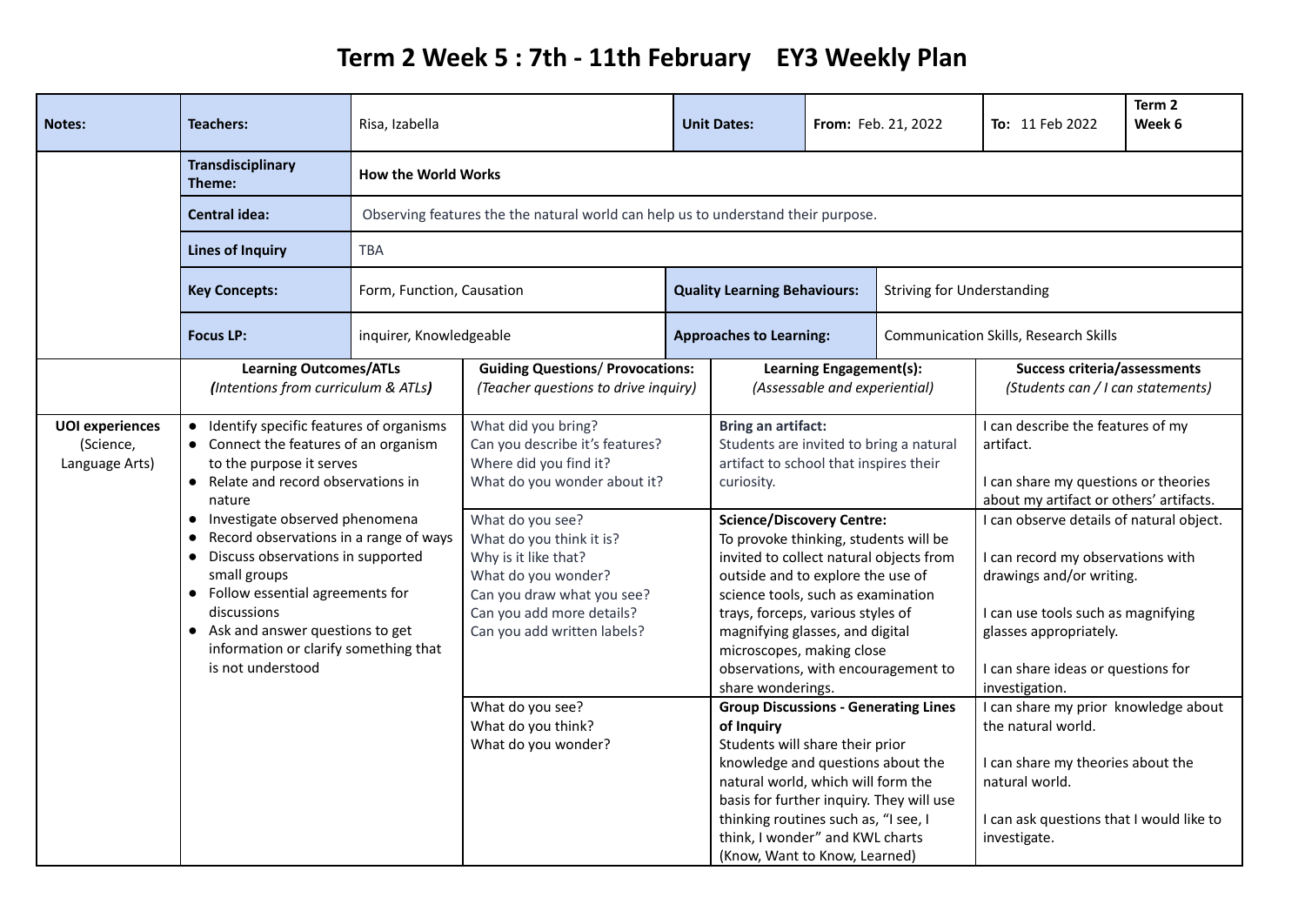| <b>UOI</b> experiences<br>(Visual Arts,<br>Science) | • Create artwork in response to a range<br>of stimuli<br>• Engage with and enjoy a variety of<br>visual arts experiences<br>Sharpen their powers of observation<br>$\bullet$<br>Identify specific features of organisms<br>$\bullet$<br>Record observations in a range of ways<br>$\bullet$<br>Relate and record observations in<br>nature       | What do you see?<br>How can you make that colour?<br>What shapes do you see?<br>Can you add more detail?                                         | <b>Art Centre:</b><br>Natural items, such as fruit, flowers,<br>butterflies, and snails will be set up in<br>the art room to inspire still life art<br>work. Children will create paintings,<br>drawings, and sculpture from their<br>observations. | I can observe details.<br>I can create art inspired by my<br>observations.                                                                                        |
|-----------------------------------------------------|--------------------------------------------------------------------------------------------------------------------------------------------------------------------------------------------------------------------------------------------------------------------------------------------------------------------------------------------------|--------------------------------------------------------------------------------------------------------------------------------------------------|-----------------------------------------------------------------------------------------------------------------------------------------------------------------------------------------------------------------------------------------------------|-------------------------------------------------------------------------------------------------------------------------------------------------------------------|
| <b>UOI</b> experiences<br>(Drama,<br>Language Arts) | Engage in imaginative play using a<br>range of stimuli<br>• Create roles in response to props, sets,<br>costumes<br>• Value and develop imaginary roles or<br>situations<br>Identify with characters through role<br>$\bullet$<br>play development<br>• Use body language in mime and role<br>play to communicate ideas and<br>feelings visually | What is wrong with your pet?<br>Can I make an appointment with the<br>vet?<br>Who would be at a vet clinic?<br>What character role will you play | <b>Dramatic Play Centre:</b><br>The dramatic play area will be set up as<br>a veterinary clinic.                                                                                                                                                    | I can use my imagination to role play.<br>I can use role play to communicate.<br>I can create roles in response to a range<br>of stimuli.                         |
| <b>Stand-Alone</b><br>Math                          | Understand that calendars can be used<br>to determine the date and to identify<br>and sequence days of the week and<br>months of the year                                                                                                                                                                                                        | How many days are in a week?<br>What is the day, month, year?<br>What number comes next?<br>How many days until [x event]?                       | Calendar:<br>Students will engage with calendar<br>activities during morning meetings,<br>discussing the days of the week,<br>months, and numbers.                                                                                                  | I can identify and sequence the days of<br>the week.<br>I can talk about numbers as they relate<br>to the calendar.                                               |
| <b>Stand-Alone</b><br>Literacy                      | • Recognize and name all upper- and<br>lowercase letters of the alphabet.<br>• Demonstrate basic knowledge of<br>one-to-one letter-sound<br>correspondences by producing the<br>primary sound or many of the most<br>frequent sounds for each consonant.                                                                                         | What sound does this letter make?<br>Do you know a word that starts with<br>that letter?                                                         | <b>Phonics:</b><br>Students will practice phonics skills in<br>small group and/or one-to-one<br>activities.                                                                                                                                         | I can recognize all upper- and lowercase<br>letters.<br>I can write my name using a capital<br>letter at the beginning and following<br>correct letter formation. |